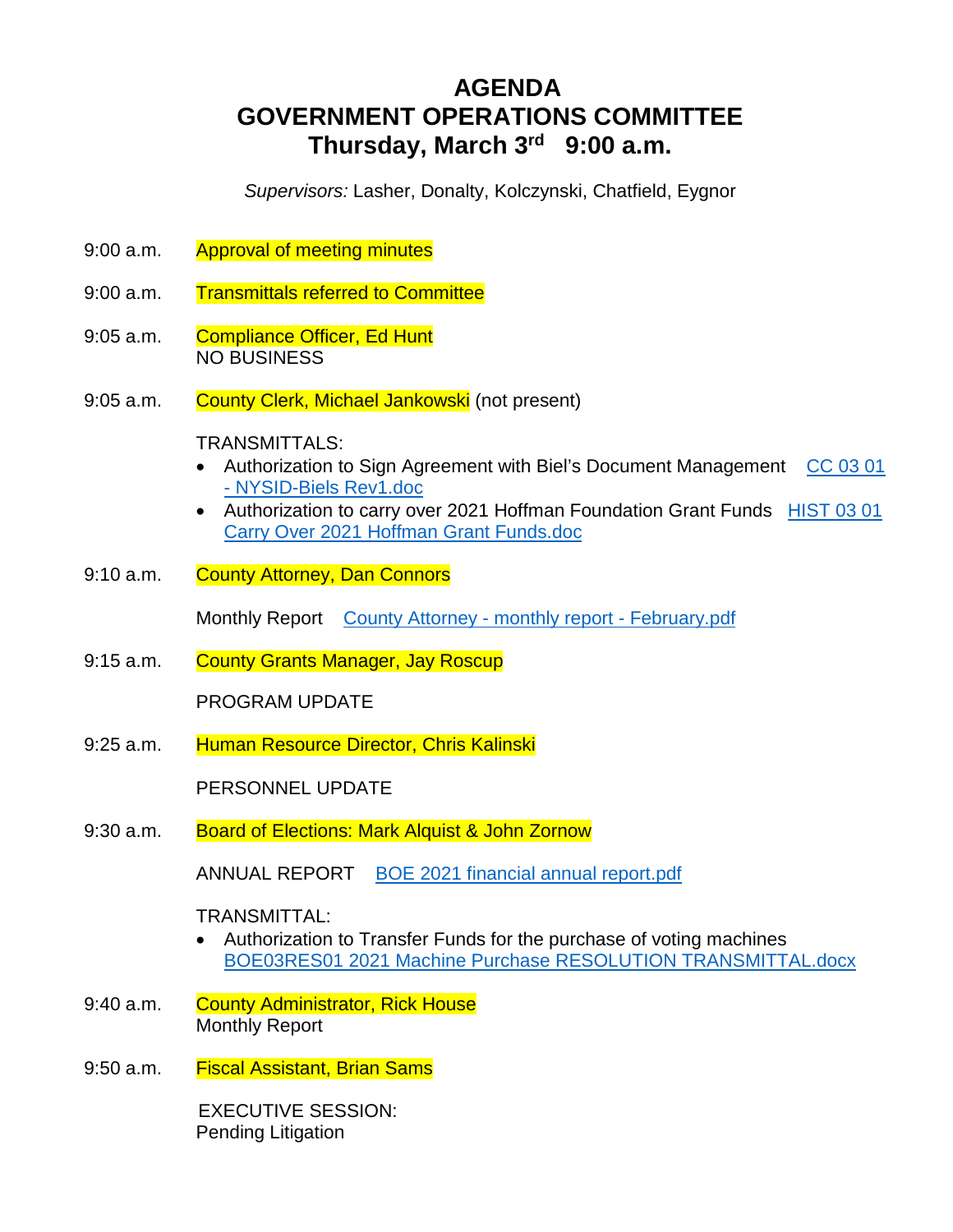## **RESOLUTION TRANSMITTAL**

**Committee No: 5 Date: 3/3/2022 Committee Chair: Mr. Lasher Department Head: Mike Jankowski**

## **AUTHORIZATION TO ENTER INTO AN AGREEMENT WITH NYSID/BIEL'S DOCUMENT MANAGEMENT FOR MICROFILM SERVICES**

WHEREAS, Wayne County needs to convert accumulated digital images into microfilm; and WHEREAS, the Office of the County Clerk has received a service proposal from NYSID/Biel's Document Management for Microfilm Conversion Services for \$0.03 per image; and WHEREAS, the County Clerk is satisfied that NYSID/Biels Document Management has the necessary skills and expertise to provide this service; and WHEREAS, said agreement shall commence January 1, 2022 for the duration of one year terminating on December 31, 2022; now, therefore be it RESOLVED, that the Chairman of the Board of Supervisors is hereby authorize and directed to execute and agreement for Microfilm Services on behalf of the County of Wayne, subject to the County Attorney's approval as to form and content, with NYSID/Biels Document Management for a cost of \$0.03 per image; and be it further RESOLVED, that said agreement shall commence January 1, 2022 for the duration of one year terminating on December 31, 2022. Budgeted: Yes **Proposed Cost:** Reimbursed Amount County Cost \$0 Departmental transfer \$\_\_\_\_\_\_\_\_\_\_\_\_\_\_\_\_\_\_\_\_ from Account No. \_\_\_\_\_\_\_\_\_\_\_\_\_\_\_\_\_\_\_ to Account No. \_\_\_\_\_\_\_\_\_\_\_\_\_ County Administrator's Review: etc. and the country Administrator's Review: etc. and the country and the country of the country of the country and the country of the country of the country of the country of the country of Human Resources Office Review: yes \_\_\_ no \_\_\_ N/A \_\_\_Signature: \_\_\_\_\_\_\_\_\_\_\_\_\_\_\_\_\_\_\_\_\_\_\_\_\_\_\_\_\_\_\_\_\_\_\_\_\_\_\_ County Attorney Review: yes\_\_\_ no\_\_\_ N/A\_\_\_\_ Signature: \_\_\_\_\_\_\_\_\_\_\_\_\_\_\_\_\_\_\_\_\_\_\_\_\_\_\_\_\_\_\_\_\_\_\_\_\_\_\_\_\_\_\_\_\_\_\_\_ Standing Committee: Ayes \_\_\_\_\_ Nays \_\_\_\_\_ Date: \_\_\_\_\_\_\_\_\_\_ Signature: \_\_\_\_\_\_\_\_\_\_ Signature/Date Rec'd: \_\_\_\_\_\_\_\_\_\_\_\_\_\_\_\_\_\_\_\_\_\_\_\_\_\_\_\_\_\_\_\_\_\_\_\_\_\_\_\_\_\_\_\_\_\_\_\_\_\_\_\_\_\_\_\_Clerk, Board of Supervisors Referred To:

Committee: \_\_\_\_\_ Ayes \_\_\_\_\_ Nays \_\_\_\_\_ Date: \_\_\_\_\_\_\_\_\_ Signature: \_\_\_\_\_\_\_\_\_\_\_\_\_\_\_\_\_\_\_\_\_\_\_\_\_\_\_\_\_\_\_\_\_ Committee: \_\_\_\_ Ayes \_\_\_\_ Nays \_\_\_\_ Date: \_\_\_\_\_\_\_\_ Signature: \_\_\_\_\_\_\_\_\_\_\_\_\_\_\_\_\_\_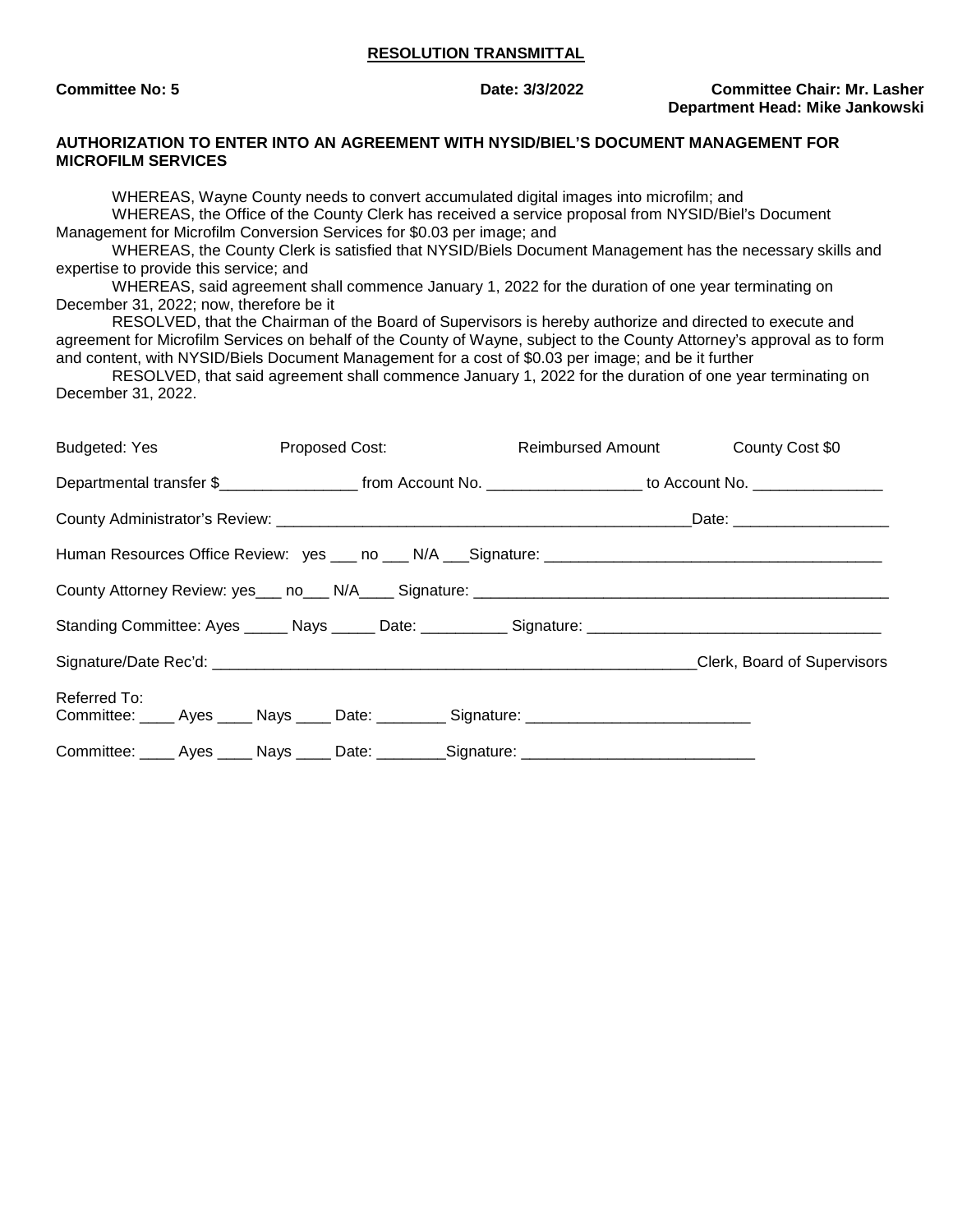#### **RESOLUTION TRANSMITTAL**

**Committee No: 5 Date: 3/3/2022 Committee Chair: Mr. Lasher Department Head: Mike Jankowski**

## **AUTHORIZATION TO CARRY OVER THE 2021 REMAINING BALANCE FOR THE HOFFMAN FOUNDATION GRANT AND AMEND THE 2022 BUDGET**

WHEREAS, an unspent balance of \$8,504.04 of Hoffman Foundation grant funding for historical projects was available as of December 31, 2021 and fell to the Unassigned General Fund Balance during the 2021 yearend closing process; and

WHEREAS, the County Historian is desirous in amending the 2022 budget to appropriate the Hoffman Foundation Grant funding for use toward necessary historical projects; now, therefore, be it

RESOLVED, that the Wayne County Treasurer is authorized to transfer \$8,504.04 from the Unassigned General Fund Balance, and further be it

RESOLVED, that the Wayne County Treasurer is authorized to amend the 2022 Wayne County Budget as follows:

## **A7510 County Historian**

 (Appropriations) \$8,504.04 to 54484 Hoffman Foundation Grant Expenditures

| Budgeted: Yes <b>Example 20</b>                                                                                 |  | Proposed Cost: \$8,504.04 Reimbursed Amount \$8,504.04 County Cost \$0 |  |                                                                                                     |                              |  |
|-----------------------------------------------------------------------------------------------------------------|--|------------------------------------------------------------------------|--|-----------------------------------------------------------------------------------------------------|------------------------------|--|
| Departmental transfer \$______________________ from Account No. ___________________ to Account No. ____________ |  |                                                                        |  |                                                                                                     |                              |  |
|                                                                                                                 |  |                                                                        |  |                                                                                                     | Date: ______________________ |  |
|                                                                                                                 |  |                                                                        |  |                                                                                                     |                              |  |
|                                                                                                                 |  |                                                                        |  |                                                                                                     |                              |  |
|                                                                                                                 |  |                                                                        |  |                                                                                                     |                              |  |
|                                                                                                                 |  |                                                                        |  |                                                                                                     |                              |  |
| Referred To:                                                                                                    |  |                                                                        |  | Committee: _____ Ayes _____ Nays _____ Date: _________ Signature: _________________________________ |                              |  |
|                                                                                                                 |  |                                                                        |  | Committee: _____ Ayes _____ Nays _____ Date: _________Signature: __________________________________ |                              |  |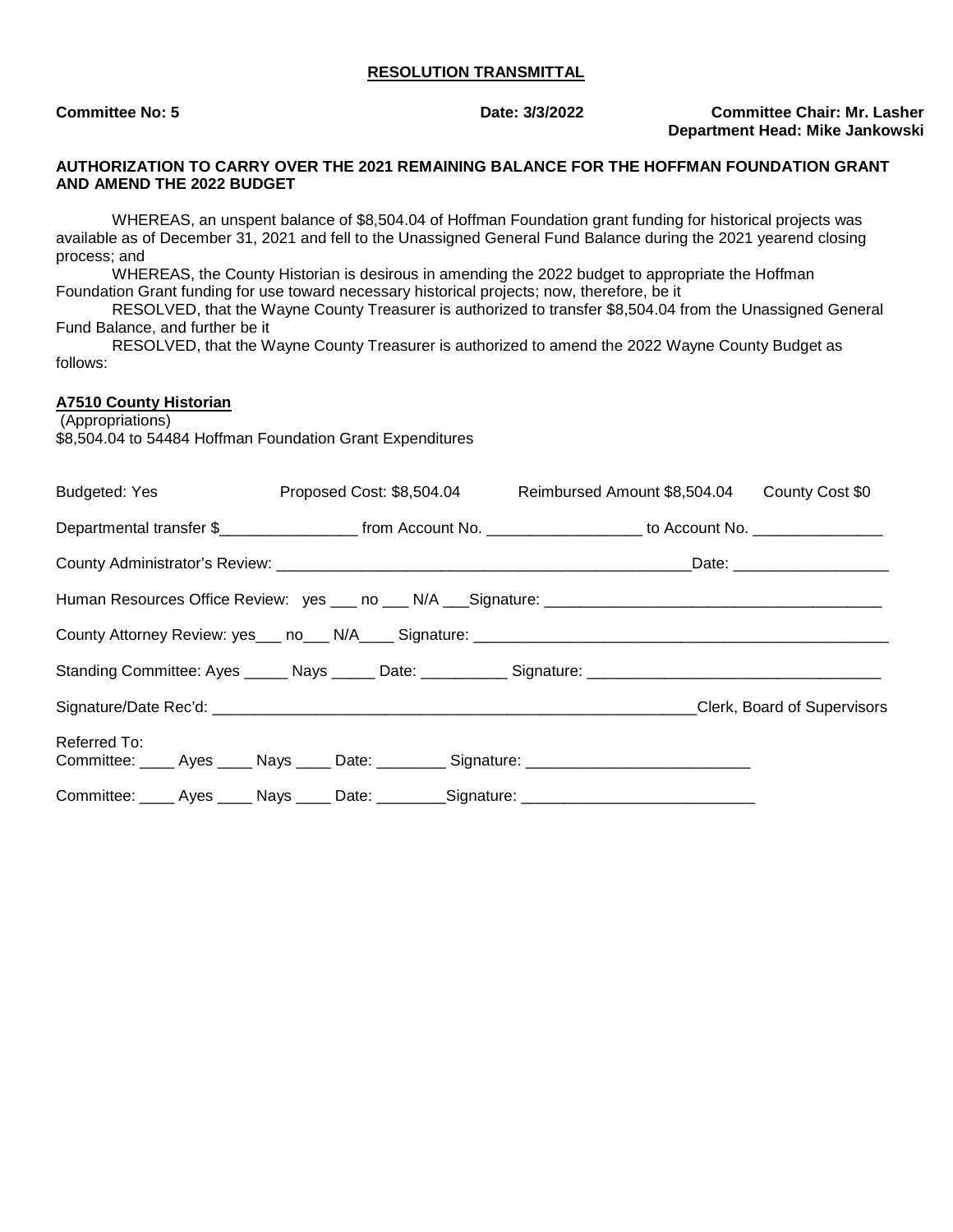## **COUNTY OF WAYNE**

## OFFICE OF THE COUNTY ATTORNEY

**WAYNE COUNTY COURTHOUSE** 26 CHURCH STREET, LYONS, NEW YORK 14489 FAX: (315) 946-5942

DANIEL C. CONNORS, ESQ. **COUNTY ATTORNEY** (315) 946-7442

ERIN M. HAMMOND, ESQ. **ASSISTANT COUNTY ATTORNEY** (315) 946-7444

The County Attorney's Office monthly report for February 2022 is as follows:

| 32          |
|-------------|
| 28          |
| Ω           |
| 6           |
| 1           |
| 0           |
| 3           |
| 27          |
| \$0.00      |
| 2           |
| 0           |
| 0           |
| 5           |
| 0           |
| n           |
| \$544.00    |
| \$2,107.50  |
| \$11,091.50 |
| \$1,128.00  |
|             |

Respectfully submitted,

Daniel C. Connors, Esq. **County Attorney**